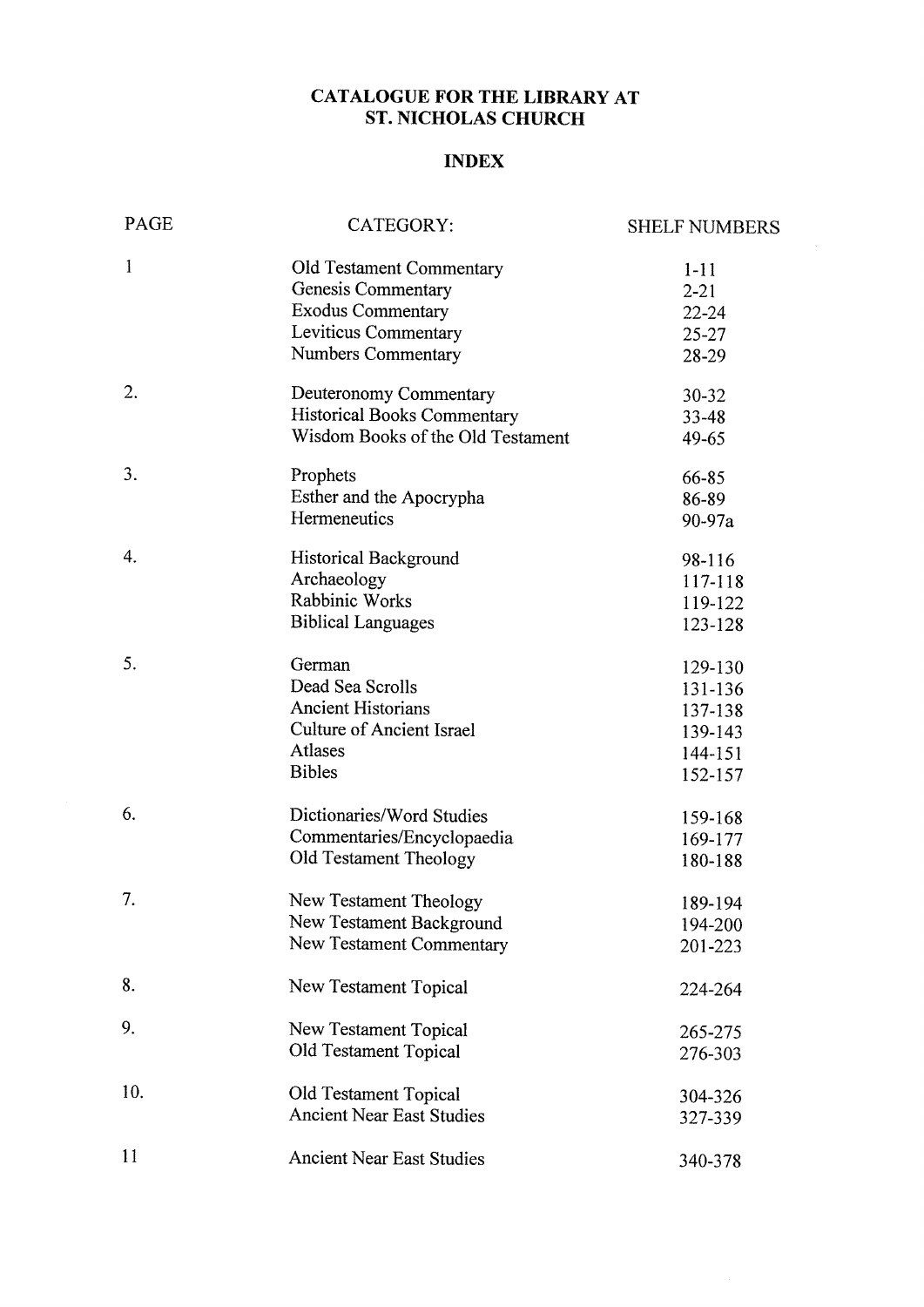#### Shelf No.

## Old Testament Commentary:

| -1             | Intr.Bro  | Boadt, L.        | Reading the Old Testament                 | 1984 |
|----------------|-----------|------------------|-------------------------------------------|------|
| $\overline{2}$ | Intr.Cog. | Coggins, R.      | Introducing the Old Testament             | 2001 |
| 3              | Intr.Cre  | Crenshaw, J. L.  | Story and Faith                           | 1986 |
| $\overline{4}$ | Intr.Dil  | Dillard, R. B.   | An Introduction to the Old Testament 1994 |      |
| 5              | Intr.Fla  | Flanders, H. J.  | People of the Covenant                    | 1996 |
| 6              | Intr.Foh  | Fohrer, G.       | Introduction to the Old Testament         | 1970 |
| $\tau$         | Intr.Hil  | Hill, A. E.      | A Survey of the Old Testament             | 1991 |
| 8.             | Intr. Wes | Westermann, C.   | Handbook of the Old Testament             | 1969 |
| 9.             | Intr.Ale  | Alexander, D. T. | Dict. Of the Pentateuch                   | 2003 |
| 10             | Intr.Ble  | Blenkinsopp, J.  | The Pentateuch                            | 1992 |
| 11             | Intr.Ham  | Hamilton, V.P.   | Handbook on the Pentateuch                | 1982 |

# Genesis Commentary

| 12   | Gen.Bro  | Brodie, T.L.    | Genesis as Dialogue          | 2001 |
|------|----------|-----------------|------------------------------|------|
| 13   | Gen.Cal  | Calvin, J.      | Genesis                      | 1975 |
| 14   | Gen.Cas  | Cassuto, U.     | Commentary on Genesis Vol, 1 | 1961 |
| 15   | Gen.Dri  | Driver, S. E.   | The Book of Genesis          | 1904 |
| 16   | Gen.Rad  | Von Rad, G.     | Genesis                      | 1961 |
| 17   | Gen.Sar  | Sarna, N.       | Genesis                      | 1989 |
| 18   | Gen.Spe  | Speiser, E. A.  | Genesis                      | 1963 |
| 19   | Gen. Vaw | Vawter, B.      | On Genesis                   | 1977 |
| 20.1 | Gen. Wen | Wenham, G.      | Genesis 1-15                 | 1987 |
| 20.2 | Gen. Wen | Wenham, G.      | Genesis 16-50                | 1994 |
| 21   | Gen.Rog  | Rogerson, J. W. | Genesis-Exodus               | 2001 |
|      |          |                 |                              |      |

# Exodus Commentary

|    |                     | 22 Exo.Dur Durham, J. I. | Exodus | 1987 |
|----|---------------------|--------------------------|--------|------|
|    | 23 Exo.Not Noth, M. |                          | Exodus | 1962 |
| 24 | Exo.Sar             | Sarna, N.                | Exodus | 1991 |

## Leviticus Commentary

| 25    | Lev.Har      | Hartley, J. E. | Leviticus       | 1992 |
|-------|--------------|----------------|-----------------|------|
|       | 26.1 Lev.Mil | Milgrom, J.    | Leviticus 1-16  | 1991 |
|       | 26.2 Lev.Mil | Milgrom, J.    | Leviticus 17-22 | 2000 |
| -27 - | Lev.Not      | Noth, M.       | Leviticus       | 1977 |

# Numbers Commentary

| 28 |                  | Num.Bud Budd, P. J. | Numbers        | 1984 |
|----|------------------|---------------------|----------------|------|
| 29 | Num.Not Noth, M. |                     | <b>Numbers</b> | 1968 |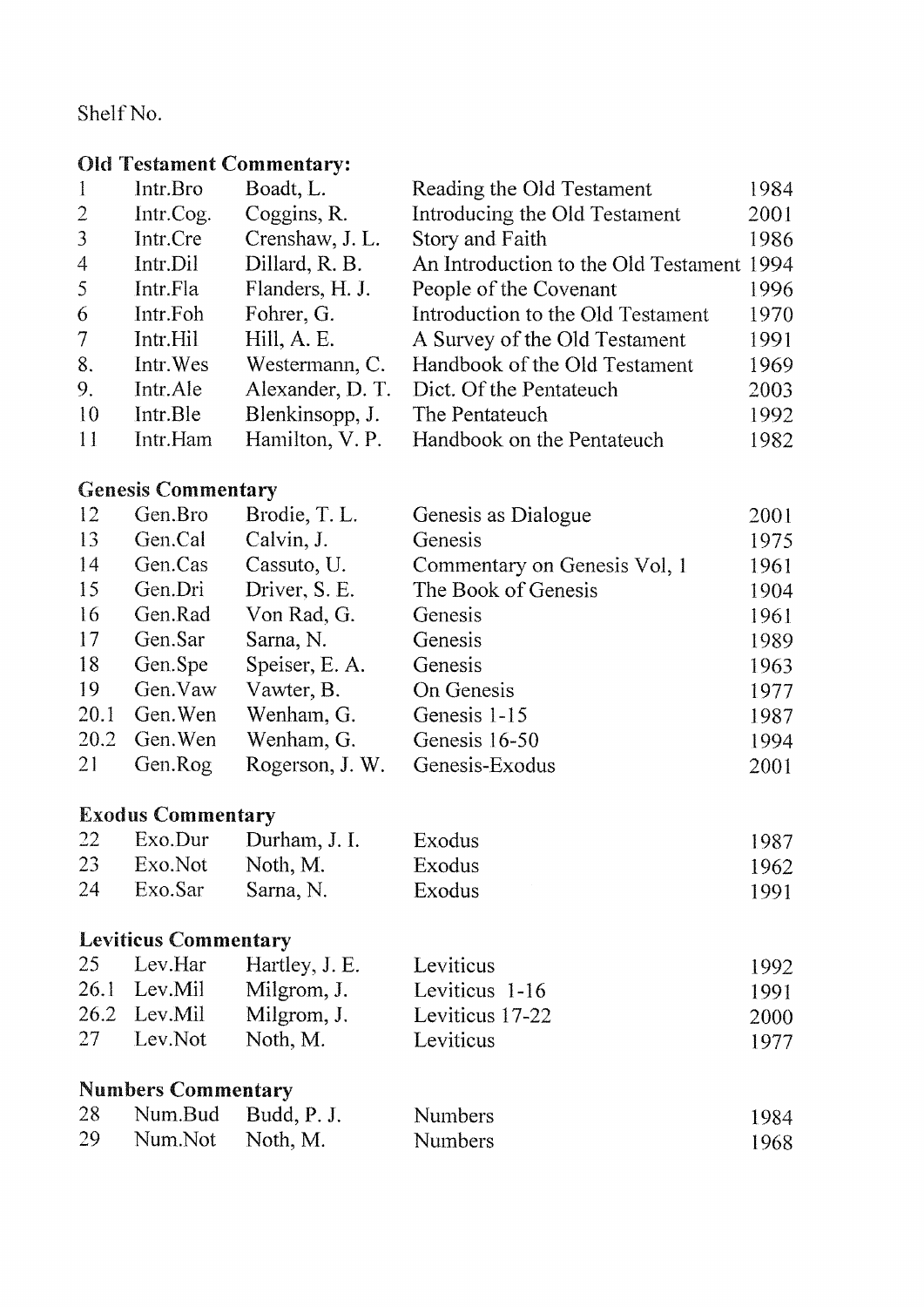## **Deuteronomy Commentary**

| 30 <sup>7</sup> |                        | Deut.Dri Driver, S. E.  | Deuteronomy | 1996 |
|-----------------|------------------------|-------------------------|-------------|------|
|                 |                        | 31 Deut.Rad Von Rad, G. | Deuteronomy | 1966 |
|                 | 32 Deut. Tig Tigay, J. |                         | Deuteronomy | 1996 |

# **Historical Books Commentary**

|    |                  | <b>HISWITCAL DOURS COMMUNICALY</b> |                                  |      |
|----|------------------|------------------------------------|----------------------------------|------|
| 33 | Hist.Cat         | Cate, R.L.                         | An Intro. Historical Books of OT | 1994 |
| 34 | Hist.How         | Howard, D.                         | Old Testament Historical Books   | 1993 |
| 35 | Sam.McK          | McKane, W.                         | I & II Samuel                    | 1963 |
| 36 | IKgs.Cog         | Cogan, M.                          | I Kings                          | 2000 |
| 37 | IKgs.DeV         | DeVries, S. J.                     | I Kings                          | 1985 |
| 38 | <b>IIKgs.Hob</b> | Hobbs, T.R.                        | II Kings                         | 1985 |
| 39 | I Chr.Bra        | Braun, R.                          | I Chronicles                     | 1986 |
| 40 | IIChr.Dil        | Dillard,                           | II Chronicles                    | 1987 |
| 41 | Chr.Gra          | Graham, M. P.                      | The Chronicler as Historian      | 1997 |
| 42 | EN.Ble           | Blenkinsopp, J.                    | Ezra-Nehemiah                    | 1988 |
| 43 | EN.Fen           | Fensham, F.C.                      | The Books of Ezra and Nehemiah   | 1982 |
| 44 | EN.Gra           | Grabbe, L. L.                      | Ezra-Nehemiah                    | 1998 |
| 45 | EN.Hol           | Holmgren, F. C.                    | Ezra and Nehemiah                | 1987 |
| 46 | EN.Mye           | Myers, J. M.                       | Ezra-Nehemiah                    | 1965 |
| 47 | EN.Wil           | Williamson, H.                     | Ezra, Nehemiah                   | 1985 |
| 48 | EN.Bus           | Bush, F. W.                        | Ezra, Nehemiah                   | 1996 |
|    |                  |                                    |                                  |      |

## **Wisdom Books of the Old Testament**

| 49   | Poe.Bul  | Bullock, C. H.  | <b>Old Testament Poetic Books</b> | 1979. |
|------|----------|-----------------|-----------------------------------|-------|
| 50   | Job.And  | Anderson, F.    | Job                               |       |
| 51   | Job.Hab  | Habel, N.       | The Book of Job                   | 1975  |
| 52   | Job.Pop  | Pope, M. H.     | Job                               | 1965  |
| 53   | Job.Ecc. | BerBergant, D.  | Job, Ecclesiastes                 | 1982  |
| 54   | Ecc.Eat  | Eaton, M.       | Ecclesiastes                      | 1983  |
| 54a  | Psa.Cra  | Craige, P. C.   | Psalms 1-50                       | 1983  |
| 55.1 | Psa.Dah  | Dahood, M.      | Psalms $1-50$                     |       |
| 55.2 | Psa.Dah  | Dahood, M.      | Psalms $51-100$                   |       |
| 55.3 | Psa.Dah  | Dahood, M.      | Psalms 101-150                    |       |
| 56   | Psa.Leu  | Leupold, A.C.   | <b>Exposition of Psalms</b>       | 1969  |
| 57   | Psa. Wei | Weiser, A.      | The Psalms                        | 1962  |
| 58   | Psa.Kug  | Kugal, J. L.    | The Great Poems of the Bible      | 1999  |
| 59   | Poe.Sco  | Scott, R. B. Y. | Proverbs, Ecclesiastes            |       |
| 60   | SS.Car   | Carr, G. L.     | The Song of Songs                 | 1984  |
| 61   | SS.Jay   | Jay, P.         | The Song of Songs                 | 1975  |
| 62   | SS.Ree   | Reese, J.       | The Book of Wisdom, Song of Songs | 1983  |
| 63   | Pro.Hen  | Henshaw, T.     | The Latter Prophets               | 1958  |
| 64   | Pro.Hes  | Heschel, A.     | The Prophets                      | 2004  |
| 65   | Pro.Jen  | Jensen, J.      | Isaiah 1-39                       | 1984  |
|      |          |                 |                                   |       |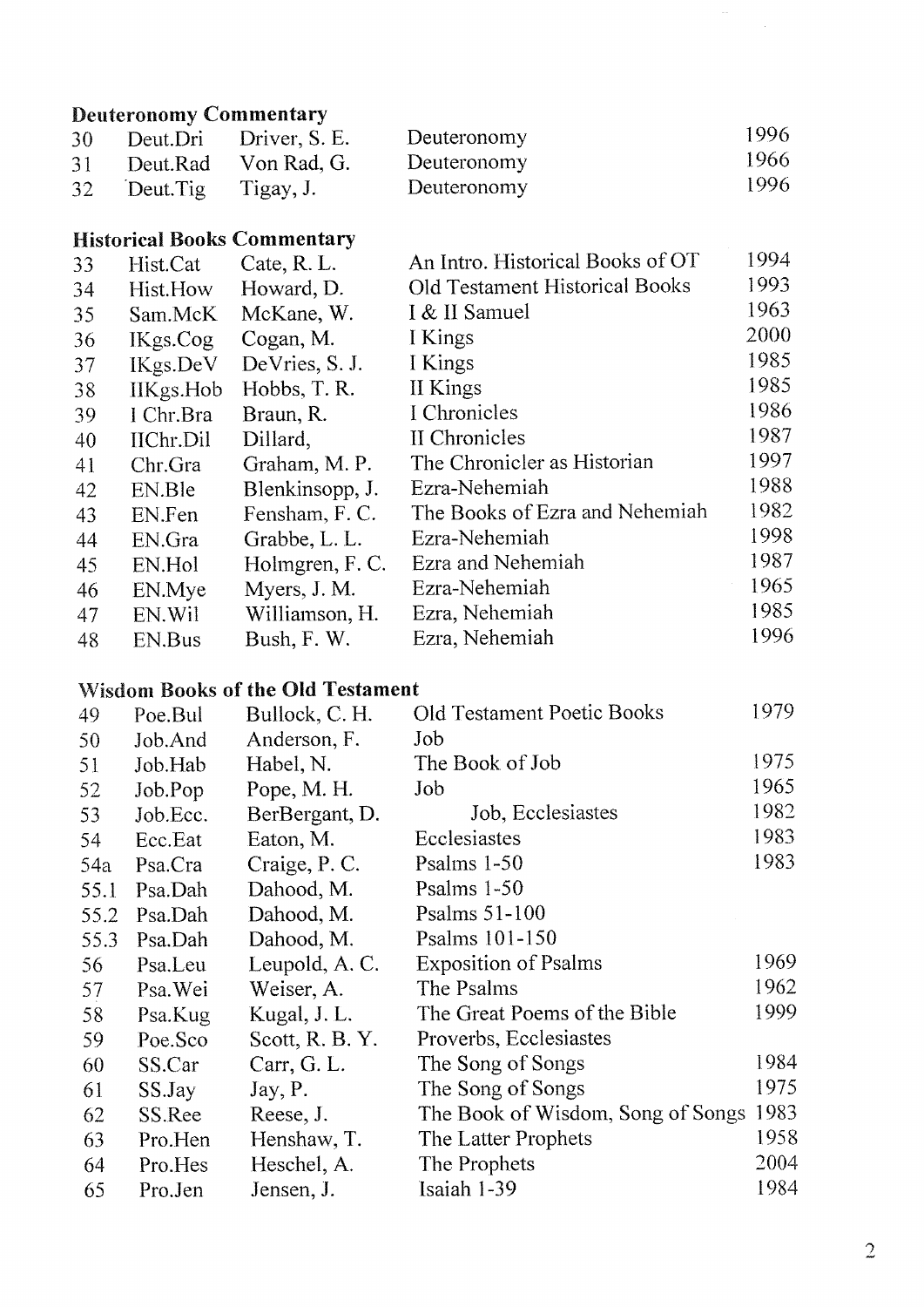## **Prophets**

| 66   | Isa.Kai     | Kaiser. O.      | Isaiah 13-39                          | 1974 |
|------|-------------|-----------------|---------------------------------------|------|
| 67.1 | Isa, Nor    | North, C. R.    | Isaiah 40-55                          | 1952 |
| 67.2 | Isa.Nor     | North, C. R.    | The Second Isaiah 40-55               | 1964 |
| 68   | Isa. Web    | Webb, B.        | The Message of Isaiah                 | 1996 |
| 69   | Isa. Wol    | Wolf, H. M.     | <b>Interpreting Isaiah</b>            | 1985 |
| 70   | Jer.Boa     | Boadt, L.       | Jeremiah 1-25                         | 1982 |
| 71   | Jer.Mar     | Martes, E. A.   | Jeremiah                              | 1986 |
| 72   | Jer.Nic     | Nicholson, E.   | Jeremiah 26-52                        | 1975 |
| 73   | <b>JAZN</b> | Boadt, L.       | Jer. 26-52, Hab., Zeph., Nahum        | 1982 |
| 74   | Eze.Cod     | Cody, A.        | Ezekiel                               | 1984 |
| 75   | Eze.Tay     | Taylor, J.      | Ezekiel                               | 1969 |
| 76   | Amo.Bar     | Barton, J.      | Amos's Oracles against the Nations    | 1980 |
| 77   | Amo.Yee     | Yee, G.         | <b>Composition and Tradition Amos</b> | 1987 |
| 78   | AHM.Vaw     | Vawter, B.      | Amos, Hosea, Micah                    | 1981 |
| 79   | JoZe.Wri    | Wright, P.      | Jonah, Zephaniah                      | 1999 |
| 80   | HoJo.Stu    | Stuart, D.      | Hosea, Jonah                          | 1987 |
| 81   | Hg.Zc.Myr   | Myers. $C.\&E.$ | Haggai, Zechariah                     | 1987 |
| 82   | Zec.Lov     | Love, M.C.      | Zechariah 1-8                         | 1999 |
| 83   | Lam.Kod     | Kodell, J. K.   | Lam, Hag., Zech., Mal, Baruch, etc.   | 1982 |
| 84   | Mal. Hil    | Hill, A. E.     | Malachi                               | 1998 |
| 85   | Dan.Col     | Collins, J.     | Daniel                                | 1981 |

# **Esther and the Apocrypha**

| 86 | Est.Cra    | Craghan, J.             | Esther                             | 1982 |
|----|------------|-------------------------|------------------------------------|------|
| 87 | Apo.Mac    | MacKenzie, S. J. Sirach |                                    | 1983 |
|    | 88 Apo.Nic | Nichelsburg, G.         | Jewish Lit. Bet. Bible and Mishnah | 1981 |
| 89 |            | Apo.Coh Cohen, J. D.    | From Maccabees to the Mishnah      | 1987 |

#### **Hermaneutics**

| 90.1 | Her.Bar  | Barton, J.     | The Cambridge Companion to the B                 | 1998 |
|------|----------|----------------|--------------------------------------------------|------|
| 90.2 | Her.Bar  | Barton, J.     | Reading the Old Testament                        | 1984 |
| 90.3 | Her.Bar  | Barton, J.     | How the Bible Came to Be                         | 1997 |
| 91   | Her.Gol  | Goldengay, J.  | Models for Scripture                             | 1994 |
| 92   | Her.Gra  | Grant, R.      | A Short History of the Interpretation            | 1971 |
| -93  | Her.Mor  | Morgan, R.     | <b>Biblical Interpretation</b>                   | 1988 |
| 94   | Her.Hay  | Hayes, J. H.   | Introduction to Old Testament Study              | 1979 |
| 95   | Her.Dav  | Davies, P.R.   | Scribes and Schools                              | 1998 |
| 96   | Her.Dev  | Dever, W. G.   | What Did the Bible Writers Know?                 | 2001 |
| 97   | Her.Vir  | Virkler, H. A. | Hermeneutics                                     | 1981 |
| 97a  | Her. Woo |                | Woodbridge, J. G. Hermeneutics, Authority, Canon | 1986 |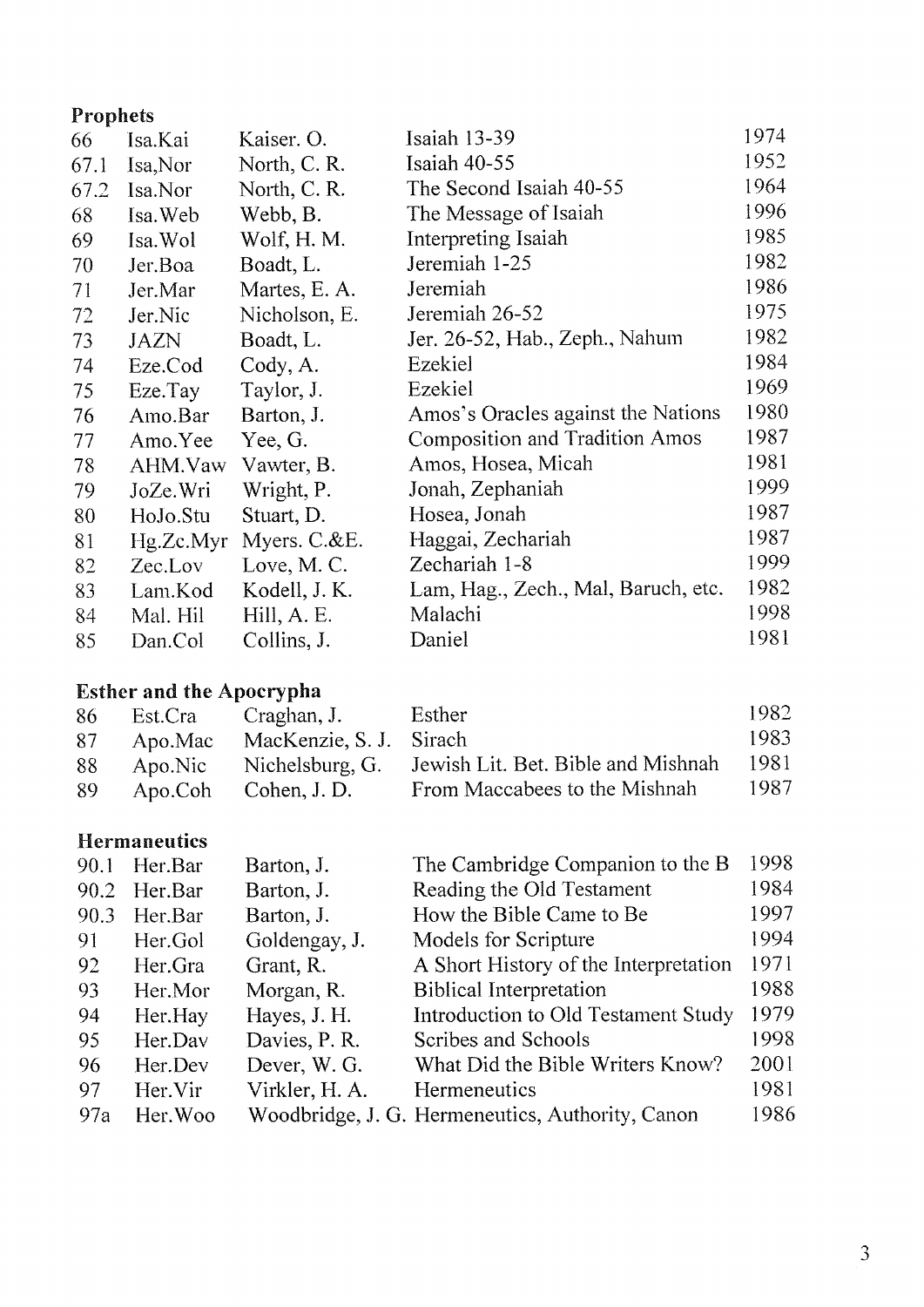# **Historical Background**

|      | filstofical dackglouhu    |                   |                                       |      |
|------|---------------------------|-------------------|---------------------------------------|------|
| 98.1 | His.Gau                   | Gaubert, H.       | The Bible in History                  |      |
| 98.2 | His.Gau                   | Gaubert, H.       | The Bible in History                  |      |
| 98.3 |                           |                   |                                       |      |
| 98.4 | His.Gau                   | Gaubert, H.       | The Bible in History                  |      |
| 98.5 | His.Gau                   | Gaubert, H.       | The Bible in History                  |      |
| 99   | His.Ahl                   | Ahlstrom, G. W.   | The History of Ancient Palestine      |      |
|      | 100.1 His.Alb             | Albertz, R.       | A History of Israel's Religion in the | 1992 |
|      | 100.2 His.Alb             | Albertz, R.       | A History of Israel's Religion in the | 1992 |
| 101  | His.And                   | Anderson, B. W.   | The Living World of the Old           | 1975 |
| 102  | His.And                   | Anderson, G. W.   | The History and Religion of Israel    | 1966 |
| 103  | His.Bri                   | Bright, J.        | A History of Israel                   | 1959 |
| 104  | His.Cle                   | Clements, R. E.   | The Worship of Ancient Israel         | 1989 |
| 105  | His.Dav                   | Davies, P.R.      | In Search of Ancient Israel           | 2003 |
| 106  | His.DeV                   | DeVaux, R.        | Ancient Israel                        | 1961 |
| 107  | His.Dev                   | Dever, W.         | Who Were the Early Israelites?        | 2003 |
| 108  | His.Got                   | Gottwald, N. K.   | The Tribes of Yahweh                  | 1999 |
| 109  | His.Gra                   | Grayzel, S.       | History of the Jews                   | 1968 |
| 110  | His.Men                   | Mendenhall, G.    | Ancient Israel's Faith and History    | 2001 |
| 111  | His.Not                   | Noth, M.          | The History of Israel                 | 1958 |
| 112  | His.Row                   | Rowley, H. H.     | Worship in Ancient Israel             | 1967 |
| 113  | His.Sog                   | Soggins,          | Israel in the Biblical Period         | 2001 |
| 114  | His.Vri                   | Vriezen, T. H. C. | The Religion of Ancient Israel        | 1967 |
| 115  | His. Woo                  | Wood, L. J.       | Survey of Israel's History            | 1970 |
| 116  | His. Wou                  | Van Der Woude     | The World of the Bible                |      |
|      | Archaeology               |                   |                                       |      |
| 117  | Arc.Hil                   | Hillel, G.        | Ancient Jerusalem Revisited           | 2000 |
|      | 117a Arc.Avi              | Avi-Yonah, M.     | Art in Ancient Palestine              | 1981 |
| 118  | Arc.Ung                   | Unger, M. F.      | Archeology of the Old Testament       | 1954 |
|      | <b>Rabbinic Works</b>     |                   |                                       |      |
|      | 119.1-7Rab.Gin.           | Ginzberg, L.      | The Legends of the Jews               | 1968 |
|      | 120.1-5Rab.Sil            | Silberman, A. M.  | Chumash-Rashi                         | 1934 |
| 121  | Rab.Urb                   | Urbach, E. E.     | The Sages                             | 1975 |
| 122  | Rab.Gin                   | Ginsburgh, Y.     | The Inner Meaning of the Hebrew       | 1995 |
|      | <b>Biblical Languages</b> |                   |                                       |      |
| 123  | Heb.Har                   | Harclick, R. M.   | The Alef-Beit                         | 1995 |
| 124  | Heb.Kel                   | Kelley            | An Introduction to Biblical Hebrew    |      |
| 125  | Heb.Lam                   | Lambdin, T.       | Introduction to Biblical Hebrew       |      |
| 126  | Gk.Blo                    | Block, D. A.      | Its Still Greek to Me                 | 1998 |
| 127  | Gk.Mac                    | Machen, J. B.     | New Testament Greek for Beginners     | 1923 |
| 128  | Gk.Tre                    | Trenchard, W.     | Complete Vocabulary Guide to Gk       | 1992 |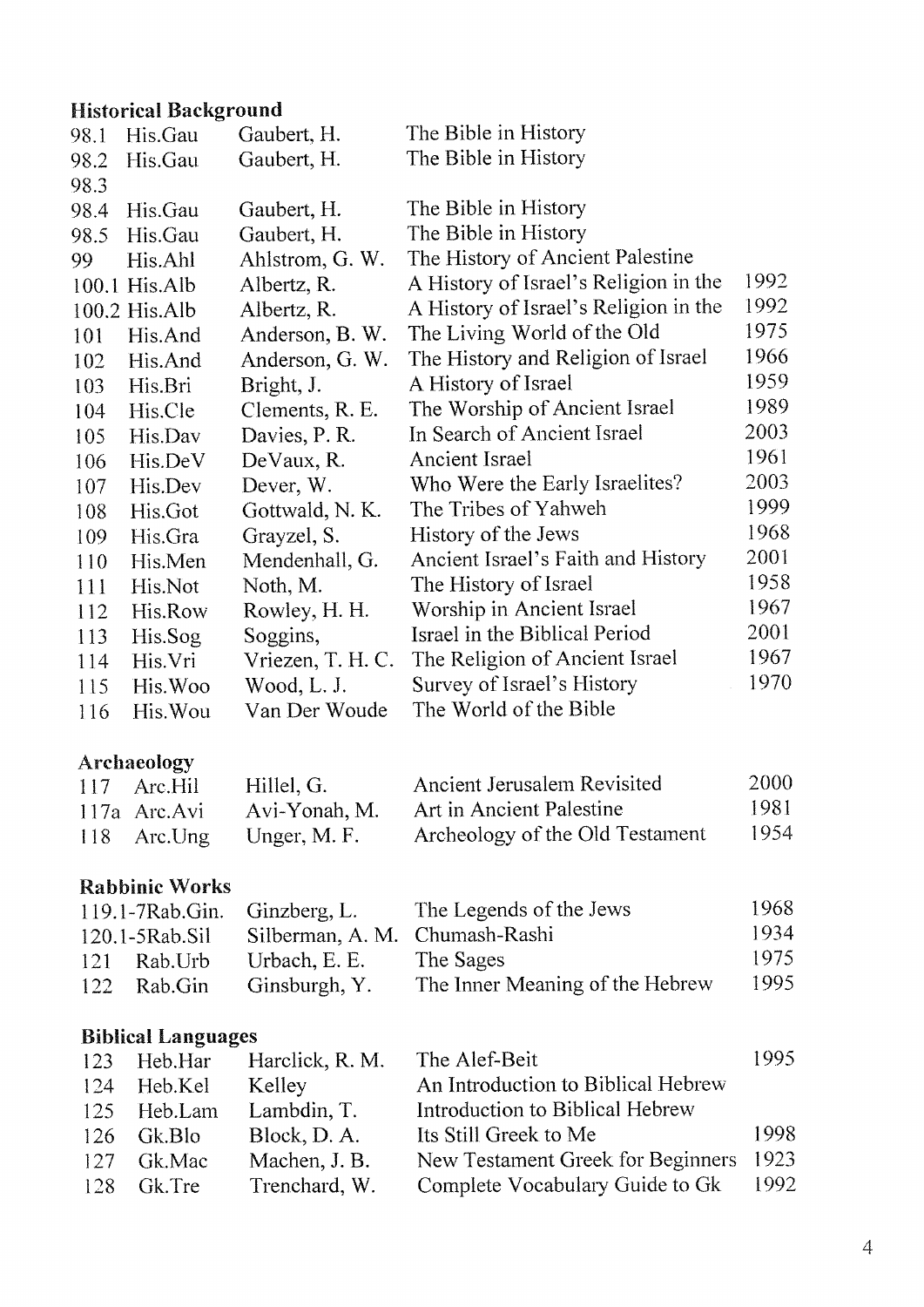| 129 Ger.Col | Coles, W.   | Reading German         | 1997 |
|-------------|-------------|------------------------|------|
| 130 Ger.Dur | Durrell, M. | Hammers German Grammar | 1991 |

### **Dead Sea Scrolls**

|     | 131 DSS.Cro | Cross, F. M.    | The Ancient Library of Qumran | 1958 |
|-----|-------------|-----------------|-------------------------------|------|
| 132 | DSS.Mar     | Martinez, F. G. | The DSS Translated            | 1992 |
| 133 | DSS.Van     | VanderKam, J.C. | The DSS Today                 | 1994 |
| 134 | DSS.Ver     | Vermes, G.      | The DSS in English            | 1962 |
| 135 | DSS.Yad     | Yadin, Y.       | The Temple Scroll             | 1985 |
| 136 | DSS.Wis     | Wise, M.        | Dead Sea Scrolls              | 1999 |

#### **Ancient Historians**

| $137$ His.Jos | Whiston, W. | The Works of Josephus              | 1987 |
|---------------|-------------|------------------------------------|------|
| 138 His.Phi   |             | Winston, D. W. Philo of Alexandria | 1981 |

### **Culture of Ancient Israel**

|     | 139 Cul.Fre    | Freeman, J. M.  | Manners and Customs of the Bible                | 1972 |
|-----|----------------|-----------------|-------------------------------------------------|------|
| 140 | Cul.Gow        | Gower, R.       | The New Manners and Customs of                  | 1987 |
|     | 141 Cul.Kin    | King, P. J.     | Life in Biblical Israel                         | 2001 |
|     | 142.1 Cul.Mat  | Matthews, V. H. | Manners and Customs in the Bible                | 1988 |
|     | 142.2 Cul.Mat. | Matthews, V. H. | The IVP Bible Background Comm.                  | 2000 |
|     | 143 Cul.Tho    |                 | Thompson, J. A. Handbook of Life in Bible Times | 1986 |

#### **Atlases**

|     | 144 Atl.Aha | Aharone, Y.      | <b>Bible Atlas</b>                      | 1968 |
|-----|-------------|------------------|-----------------------------------------|------|
| 145 | Atl.Har     | Pritchard, J. B. | HarperCollins Atlas of the Bible        | 1989 |
|     | 146 Atl.Chr | Hedlund, M. F.   | Atlas of the Early Christian World      | 1958 |
|     | 147 Atl.Tim | Lewis, H.A.G.    | The Times Atlas of the World            | 1988 |
| 148 | Atl.Wri     | Wright, G. E.    | The Westminster Historical Atlas        | 1945 |
| 149 | Geo.Avi     | Aharoni, Y.      | The Land of the Bible                   | 1962 |
| 150 | Geo.Smi     | Smith, G. A.     | The Historical Geography Holy Land 1966 |      |
|     | 151 Arc.Jac | Jacoby, R.       | Architecture of a Jewish Synagogue 1988 |      |
|     |             |                  |                                         |      |

#### **Bibles**

|         | $152$ Bib.Oxf | The New Oxford Annotated Bible     |
|---------|---------------|------------------------------------|
| $153 -$ | Bib.SDH       | The Holy Scriptures Heb/Eng.       |
|         | 154 Bib.KPJ   | The Jerusalem Bible                |
|         | 155 Bib.Sep   | The Septuagint                     |
|         | $156$ Bib.NT  | Hebrew/English New Testament       |
|         | $157$ Bib.NT  | Greek New Testament and Dictionary |
| 158     |               |                                    |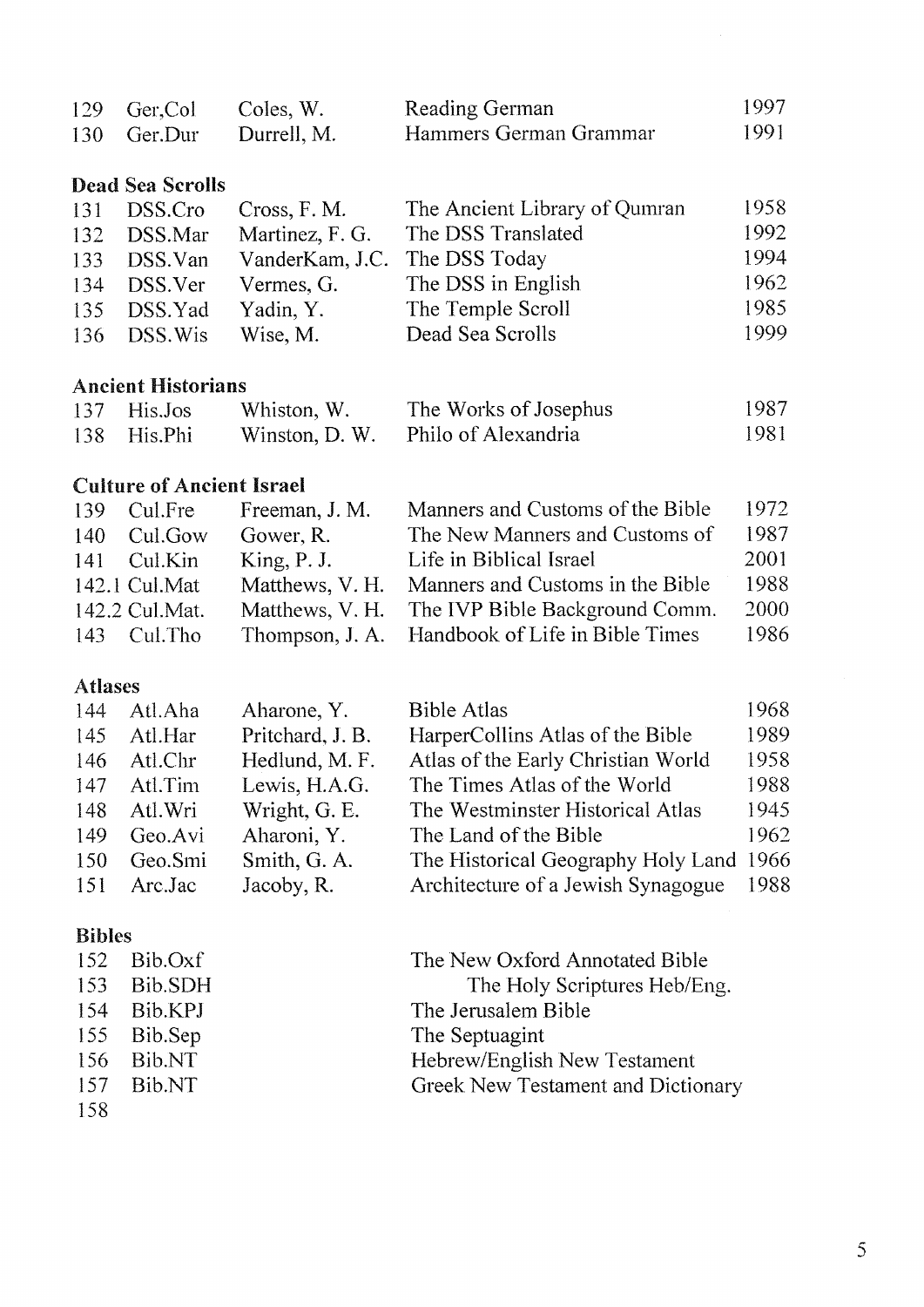## Dictionaries/Word Studies

|     | 159.1-6 Dict.Anc             |                 | The Anchor Bible Dictionary 6 Volumes        |
|-----|------------------------------|-----------------|----------------------------------------------|
| 160 | WS.Bak                       |                 | The Complete Word Study Dictionary 2003      |
|     | 161 Dict/Thes                |                 | Collins Concise Dictionary and Thesaurus     |
|     | 162 Dict/Bibl                |                 | The Harpers Bible Dictionary                 |
|     | 163.1 Dict.IVP               |                 | <b>New Testament Background</b>              |
|     | $163.2$ Dict.IVP             |                 | Jesus and the Gospels                        |
|     | 163.3 Dict.IVP               |                 | Paul and His Letters                         |
|     | 163.4 Dict.IVP               |                 | Later New Testament Developments             |
|     | 163.5 Dict.IVP               |                 | <b>Biblical Imagery</b>                      |
|     | 163.6 Dict.IVP               |                 | New Dictionary of Biblical Theology          |
| 164 | Dict.Exp.Ric                 |                 | <b>Expository Dictionary of Bible Words</b>  |
|     | 165 Dict.Exp.Vin. Vine, W.E. |                 | The Expanded Vines                           |
|     | 166 Dict.Bib.West            |                 | The New Westminster Dictionary of the Bible  |
|     | 167 Conc.Str                 | Strong, J.      | Strong's Exhaustive Concordance of the Bible |
| 168 | Lex.Gin                      | Gingrich, F. W. | Shorter Lexicon of the Greek New Testament   |
|     |                              |                 |                                              |

# Commentaries/Encyclopedias

| 169 |                     |            | Com. Bib. Met Metzger, B. M. The Oxford Companion to the Bible | 1993 |
|-----|---------------------|------------|----------------------------------------------------------------|------|
| 170 | Bib.Bar             | Barton, J. | The Oxford Bible Commentary                                    | 2001 |
| 171 | Bib.Pas             | Hobbs, P.  | The Teachers Bible Commentary                                  | 1972 |
| 172 | Map.Chrt.Tyn        |            | <b>Tyndale Handbook of Bible Charts</b>                        | 2000 |
|     | 173 His.Com         | Comay, J.  | Who's Who in the Bible                                         | 1971 |
|     | $174.1 - 12Com.Exp$ |            | The Expository Biblical Commentary                             |      |
|     | 175 Chr.Enc         |            | Christian Encyclopedia                                         |      |
| 176 | Bib.Nav             |            | <b>Naves Topical Bible</b>                                     |      |
|     | 177.1-4Ency.ISBE    |            | International Standard Bible Encyclopedia                      |      |
| 178 |                     |            |                                                                |      |
|     |                     |            |                                                                |      |

179

#### Old Testament Theology

| 180 | Theo.Bru          |              | Brueggermann, W. Theology of the Old Testament | 1997 |
|-----|-------------------|--------------|------------------------------------------------|------|
|     | 181.1 Theo.Eic    | Eichrodt, W. | Theology of the Old Testament Vol. 11961       |      |
|     | 181.2 Theo.Eic    | Eichrodt, W. | Theology of the Old Testament Vol.2            |      |
| 182 | Theo.Kai          | Kaiser, W.   | Towards an Old Testament Theology              | 1978 |
| 183 | Theo.McK McKenzie |              | A Theology of the Old Testament                | 1974 |
| 184 | Theo.Rad          | Von Rad, G.  | Old Testament Theology I                       | 2001 |
| 185 | Theo.Pre          | Preus        | Old Testament Theology II                      | 1992 |
| 186 | Theo.Cru          | Crusermann   | The Torah                                      | 1996 |
| 187 | Theo.Loh          | Lohfink      | The Theology of the Pentateuch                 |      |
| 188 | Theo.Dyr          | Dyrness, R.  | Themes in Old Testament Theology               | 1977 |
|     |                   |              |                                                |      |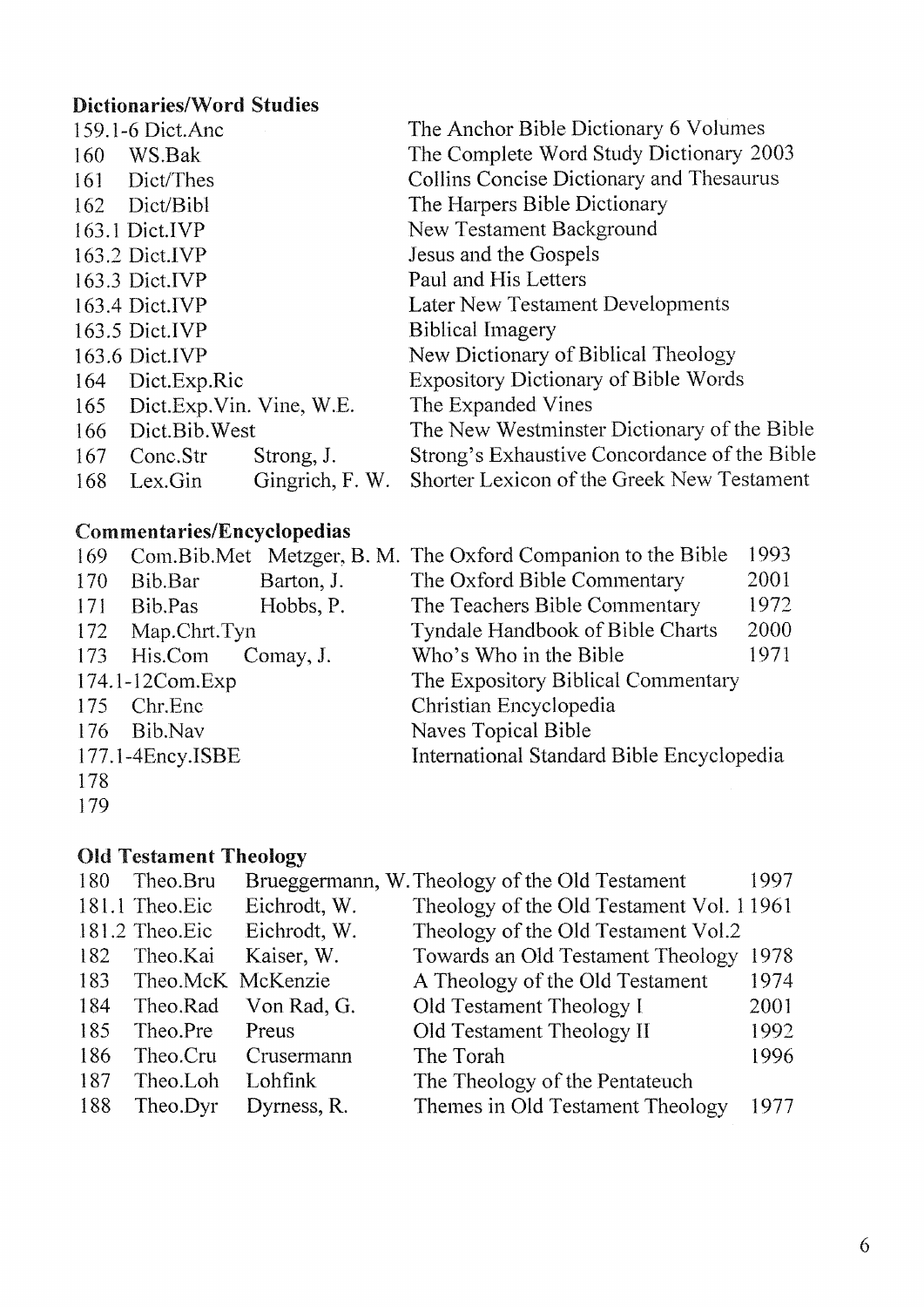# New Testament Theology

| 189.1-4 Theo.Zon |             |                 | Dictionary of New Testament Theology   |      |  |
|------------------|-------------|-----------------|----------------------------------------|------|--|
|                  | 190 The.Gre | Green, L.       | Lets Do Theology                       | 1990 |  |
| 191              | The.Lad     | Ladd, G. E.     | The Theology of the New Testament 1974 |      |  |
| 192              | The Mor     | Morris, L.      | New Testament Theology                 | 1986 |  |
| 193              | The Wil     | Williams, J. R. | Renewal Theology                       | 1996 |  |

# New Testament Background

| 194        | NT.Com    | Comfort, P. W. | Texts of the Earliest NT Gk. MSS | 1999 |
|------------|-----------|----------------|----------------------------------|------|
| 195        | Bkg.Bar   | Barrett, C. K. | NT Background Selected Documents | 1987 |
| 196        | His.Elw   | Elwell, W. A.  | Encountering the NT              | 1997 |
| 197        | Intr.Har  | Harris, S. L.  | The NT a Students                | 1995 |
| 198        | Intr. Wen | Wenham, D.     | Exploring the NT. Vol. I         | 2001 |
| 199        | Intr.Mar  | Marshall, H.   | Exploring the NT. Vol. II        | 2002 |
| <b>200</b> | Har.Gun   | Gundry, T.     | The NIV Harmony of the Gospels   | 1973 |

# New Testament Commentary

| 201 | Mat.Blo       | Blomberg, C.L.     | Matthew                              | 1992 |
|-----|---------------|--------------------|--------------------------------------|------|
|     | 202.1 Mat.Hag | Hagner, D. A.      | Matthew 1-13                         | 1993 |
|     | 202.2 Mat.Hag | Hagner, D. A.      | Matthew 14-28                        | 1995 |
| 203 | Mat.Jrn.      |                    | <b>Articles on Matthew</b>           | 1992 |
| 204 | MtMk.Abi      | $NIB - Vol. 8$     | Matthew and Mark                     |      |
| 205 | Lk.Fit        | Fitzmeyer, J.      | Luke Vol. I                          | 1970 |
| 206 | Joh.Bar       | Barrett, C.K.      | The Gospel Account of St. John       | 1955 |
| 207 | Joh.Bea       | Beasley, G.R.      | John                                 | 1987 |
|     | 208.1 Joh.Bro | Brown, R. E.       | The Gospel According to John 1-12    |      |
|     | 208.2 Joh.Bro | Brown, R. E.       | The Gospel According to John 13-21   |      |
| 209 | Joh.Bru       | Bruce, F. F.       | The Gospel of John                   | 1983 |
| 210 | Acts.Cro      | Croft, S.          | Missionary Journey                   | 2001 |
| 211 | Acts.Pol      | Polhill, J. B.     | Acts                                 | 1992 |
| 212 | Acts.Sto      | Stott, J.          | The Message of Acts                  | 1990 |
| 213 | AcRo.Abi      | Interpretors Bible | Acts, Romans                         | 1954 |
| 214 | Rom.Bar       | Barth, K.          | A Shorter Commentary on Romans       | 1959 |
|     | 215.1 Rom.Dun | Dunn, J.           | Romans 1-8                           | 1988 |
|     | 215.2 Rom.Dun | Dunn, J.           | Romans 9-16                          | 1988 |
| 216 | Rom.Mor       | Morris, L.         | The Epistles to the Romans           | 1988 |
|     | 216a Rom.Mur  | Murry, J.          | The Epistles to the Romans Vol. I    | 1959 |
| 217 | Rom.Nan       | Nanos, M. D.       | The Mystery of Romans                | 1960 |
| 218 | Rom.Shu       | Shulam, J.         | The Jewish Roots of Romans           | 1997 |
| 219 | EpCo.Abi      | Interpretors Bible | Ephesians, Corinthians, Galatians    | 1953 |
| 220 | Cor.Fee       | Fee, G.            | The First Letter to the Corinthians  | 1987 |
| 221 | Cor.Hug       | Hugh, P. E.        | The Second Letter to the Corinthians | 1962 |
| 222 | Gal.Ten       | Tenney, M. C.      | Galatians                            | 1978 |
| 223 | Eph.Fou       | Faulkes, F.        | Ephesians                            | 1989 |
|     |               |                    |                                      |      |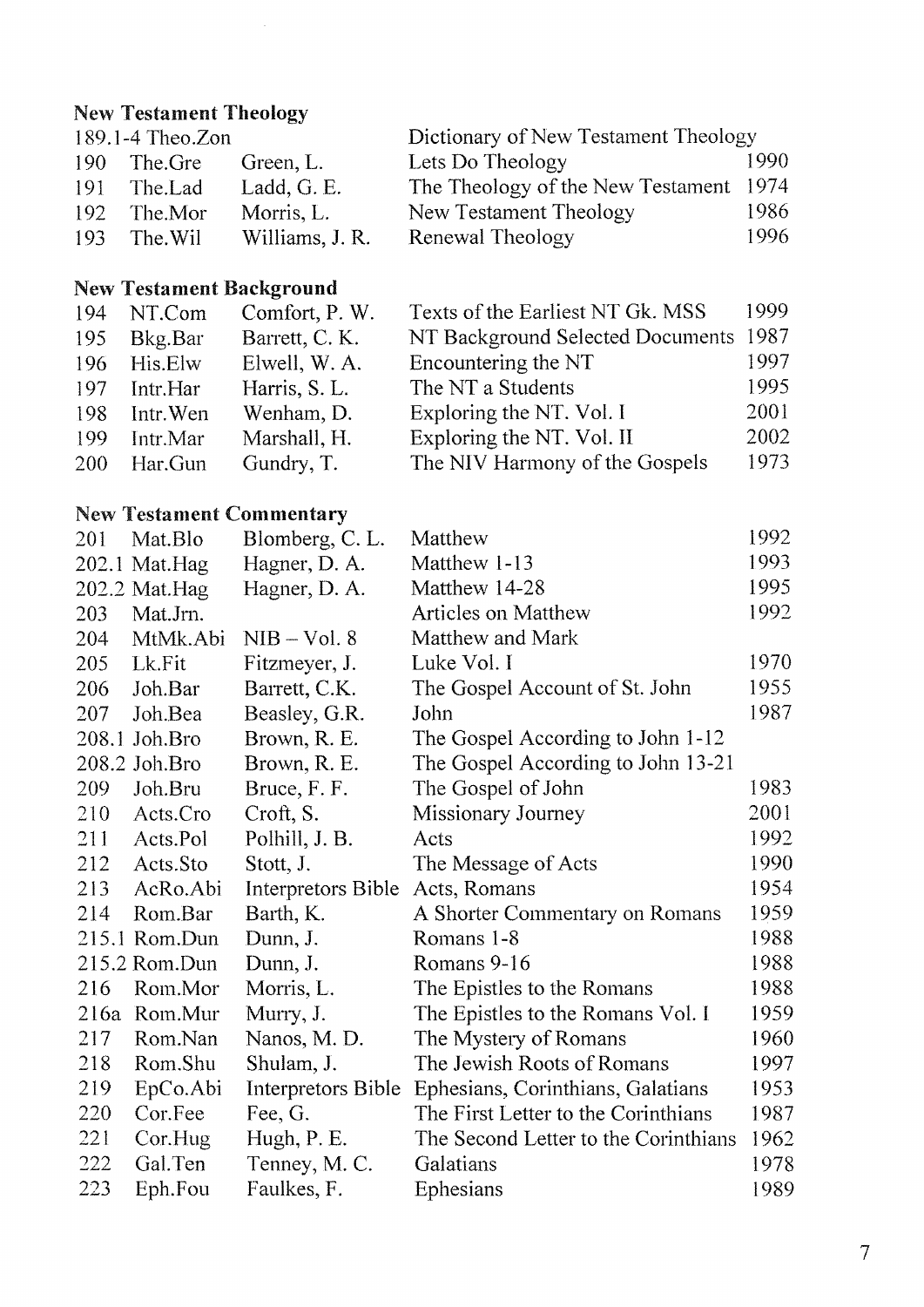| 224        | PhHe.Abi      |                                | Interpretors Bible Philippians-Hebrews          | 1955 |
|------------|---------------|--------------------------------|-------------------------------------------------|------|
| 225        | PCP.Mel       | Melick, R. R. Phil, Col., Phil |                                                 | 1991 |
|            | 226 JaRev.Abi |                                | Interpretors Bible James, Rev, General Articles | 1957 |
| 227        | IPe.Gru       | Grudem, W.                     | I Peter                                         | 1988 |
| 228        | PJJ.Len       | Lenski, R. C.                  | Interpretation of Peter, John, Jude             | 1966 |
| 229        | Rev. Wal      | Walvoord, J.F.                 | The Revelation of Jesus Christ                  | 1966 |
| <b>230</b> | St.J.Mei      | Meinard, O.F.                  | St. John of Patmos                              | 1974 |
| 231        |               |                                |                                                 |      |

232

# New Testament Topical

| 233 | Top.Aqu       | Aquilina, M.       | The Message of the Early Christians      | 2001 |
|-----|---------------|--------------------|------------------------------------------|------|
| 234 | Top.Bar       | Barrett, C. K.     | Jesus and the Gospel Tradition           | 1967 |
| 235 | Top.Bau       | Bauckham, R.       | Gospel Women                             | 2002 |
| 236 | Top.Biv       | Bivan, D.          | Understanding the Difficult Sayings      | 1983 |
| 237 | Top.Bro       | Brown, M.          | Israel's Divine Healer                   | 1995 |
| 238 | Top.Bur       | Burgess, S.        | The Holy Spirit                          | 1984 |
| 239 | Top.Cai       | Cairns, E. E.      | Christianity Throughout the Ages         | 1954 |
| 240 | Top.Col       | Colman, J.         | The Unexpected Teachings of Jesus        |      |
| 241 | Top.Cro       | Crossan, J.D.      | <b>Excavating Jesus</b>                  | 2001 |
| 242 | Top.Dru       | Drury, J.          | Painting the Word                        | 1999 |
| 243 | Top.Ede       | Edenshein, A.      | The Life and Times of Jesus the Mes.     | 1993 |
| 244 | Top.Fer       | Ferguson, E.       | <b>Background of Early Christianity</b>  | 1987 |
| 245 | Top.Flu       | Flusser, D.        | Jesus                                    | 2001 |
| 246 | Top.Gas       | Gascoigne, B.      | The Christians                           | 1977 |
| 247 | Top.Gru       | Gruber, D.         | The Church and the Jews                  | 1997 |
| 248 | Top.Gru       | Grudem, W.         | The Gift of Prophecy                     | 1988 |
| 249 | Top.Gui       | Guillaumont, A.    | The Gospel According to Thomas           | 1959 |
| 250 | Top.Has       | Hastings           | The Oxford Christian Thought             | 2000 |
| 251 | Top.Hen       | Hengel, M.         | Pre-Christine Paul                       | 1991 |
| 252 | Top.Hol       | Holdcroft, L. T.   | The Holy Spirit                          | 1992 |
| 253 | Top.Hor       | Horton, S. M.      | What the Bible Says About the HS         | 1976 |
|     | 254.1 Top.Hur | Hurtado, L. W.     | The Lord Jesus Christ                    | 2003 |
|     | 254.2 Top.Hur | Hurtado, L. W.     | One God, One Lord                        | 1988 |
| 255 | Top.Jer       | Jeremias, J.       | The Parables of Jesus                    | 1954 |
| 256 | Top.Kai       | Kaiser, W.         | Hard Sayings of the Bible                |      |
| 257 | Top.Kas       | Kasser, R.         | The Gospel of Judas                      | 2006 |
| 258 | Top.Kem       | Kempis, T.         | The Imitation of Christ                  | 1984 |
| 259 | Top.Kyp       | Kypraiou, E. (ed.) | Icons of the Byzantine Period            | 1998 |
| 260 | Top.Lim       | Lim, D.            | Spiritual Gifts                          | 1946 |
| 261 | Top.Lit       | Little, F. H.      | Historical Atlas of Christianity         | 2001 |
| 262 | Top.Mac       | Macquarrie, J.     | A New Dictionary of Chr. Ethics          | 2001 |
| 263 | Top.Mar       | Marty, M.          | A Handbook of Christian Theologians 1965 |      |
| 264 | Top.McK       | McKim, D. K.       | John Calvin                              | 2004 |
|     |               |                    |                                          |      |

 $\hat{\boldsymbol{\beta}}$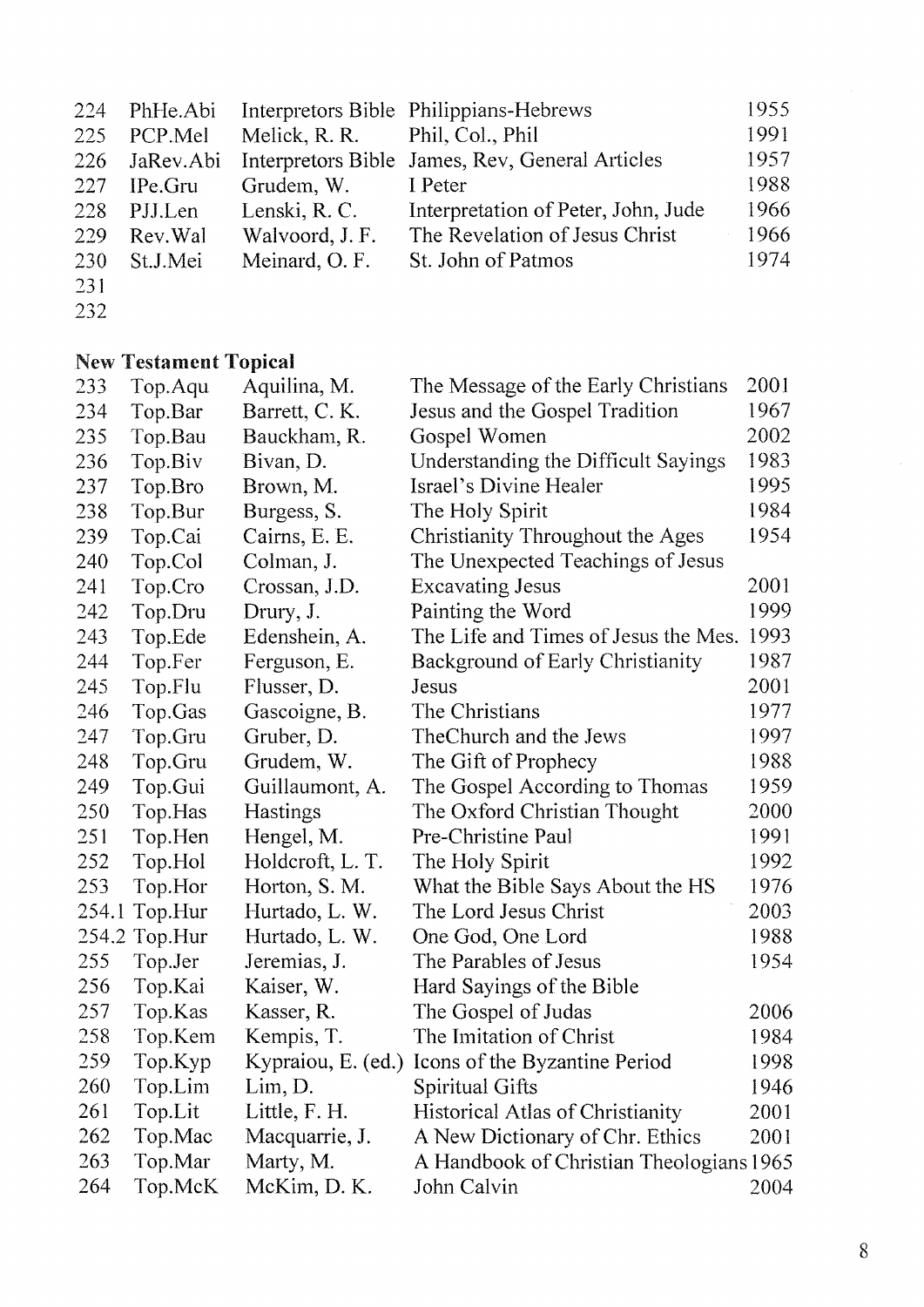| 265   | Top.Mil                      | Miller, R. J.    | The Complete Gospels                     | 1994 |
|-------|------------------------------|------------------|------------------------------------------|------|
| 266   | Top.Ric                      | Richards, L.     | 735 Bafling Bible Questions Ans.         | 1993 |
| 267   | Top.Rho                      | Rhodes, R.       | What Did Jesus Mean                      | 1960 |
| 268   | Top.Rya                      | Ryan, J. K.      | The Confessions of Augustine             | 1960 |
| 269   | Top.Ste                      | Stemberger, A.   | Jewish Contemporaries of Jesus           | 1995 |
| 270   | Top.Ste                      | Stein, R. H.     | The Synoptic Problem                     | 1987 |
| 271   | Top.Thi                      | Thiede, C. P.    | The Jesus Papyrus                        | 1988 |
| 272   | Top. Wal                     | Walker, P        | Jesus and the Holy City                  | 1996 |
| 273   | Top. War                     | Ward, K.         | Jesus and His Times                      | 1973 |
| 274   | Top. Wen                     | Wenham, D.       | The Parables of Jesus                    | 1996 |
| 275   | Top.You                      | Young, B.        | Jesus the Jewish Theologian              | 1995 |
|       | <b>Old Testament Topical</b> |                  |                                          |      |
| 276   | Top.Ack                      | Ackroyd, P.      | <b>Exile and Restoration</b>             | 1968 |
| 277   | Top.Alt                      | Alter, D.        | The David Story                          | 1999 |
| 278   | Top.Bak                      | Baker, J. A.     | The Foolishness of God                   | 1970 |
| 279   | Top.Bal                      | Baltzer, K.      | The Covenant Formulary                   | 1971 |
| 280   | Top                          | ception          |                                          |      |
| 280.1 | Top.Bar                      | Barton, J.       | Amos's oracles against the Nations       | 1980 |
|       | 281.2 Top.Bar                | Barton, J.       | The Original Story                       | 2004 |
| 282   | Top.Ble                      | Blenkinsopp, J   | Wisdom and Law in the OT                 | 1995 |
| 283   | Top.Boe                      | Boer, R.         | Tracking the Tribes of Yahweh            | 2002 |
| 284   | Top.Bru                      | Brueggemann, W   | The Covenant Self                        | 1999 |
| 285   | Top.Bur                      | Burnside, J. P.  | The Signs of Sin                         | 2003 |
| 286   | Top.Cle                      | Clements, R.     | Abraham and David                        | 1967 |
| 287   | Top.Clo                      | Clorfene, C.     | The Path of the Righteous                | 1987 |
| 288.1 | Top.Day                      | Day, J.          | Wisdom in Ancient Israel                 | 1995 |
|       | 288.2 Top.Day                | Day, J.          | Yahweh and the Gods and Goddesses 2000   |      |
| 289   | Top.Der                      |                  | Dershowitz, A. M. The Genesis of Justice | 2000 |
| 290   | Top.DeV                      | DeVaux, R.       | Studies in OT Sacrifice                  | 1964 |
| 291   | Top.Doo                      | Doorly, W. J.    | The Laws of Yahweh                       | 2002 |
| 292   | Top.Duk                      | Duke Top., R. K. | Persuasive Appeal of the Chronicler      | 1990 |
| 293   | Top.Dum                      | Dumbrell, W. J.  | Covenant and Creation                    | 1984 |
| 294   | Top.Ell                      | Ellis, P.        | The Yahwist                              | 1968 |
| 295   | Top.Hay                      | Hayward, R.      | Divine Name and Presence                 | 1981 |
| 296   | Top.Hea                      | Heaton, E. W.    | The School Tradition of the OT           | 1994 |
| 297   | Top.Hof                      | Hoffman, L. A.   | The Land of Israel                       | 1986 |
| 298.1 | Top.Jac                      | Jackson, B. S.   | Jewish Law in Legal History              | 1980 |
|       | 298.2 Top.Jac                | Jackson, B. S.   | Studies in Jewish Legal History          | 1974 |
| 299   | Top.Joh                      | Johnstone, W.    | <b>Chronicles and Exodus</b>             | 1998 |
| 300   | Top.Jon                      | Johnson, A. R.   | The Cultic Prophet                       | 1944 |
| 301   | Top.Kir                      | Kirsch, J.       | Moses, A Life                            | 1998 |
| 302   | Top.Kug                      | Kugel, J.        | Traditions of the Bible                  | 1998 |
| 303   | Top.Lon                      | Long, P.         | Windows into OT History                  | 2002 |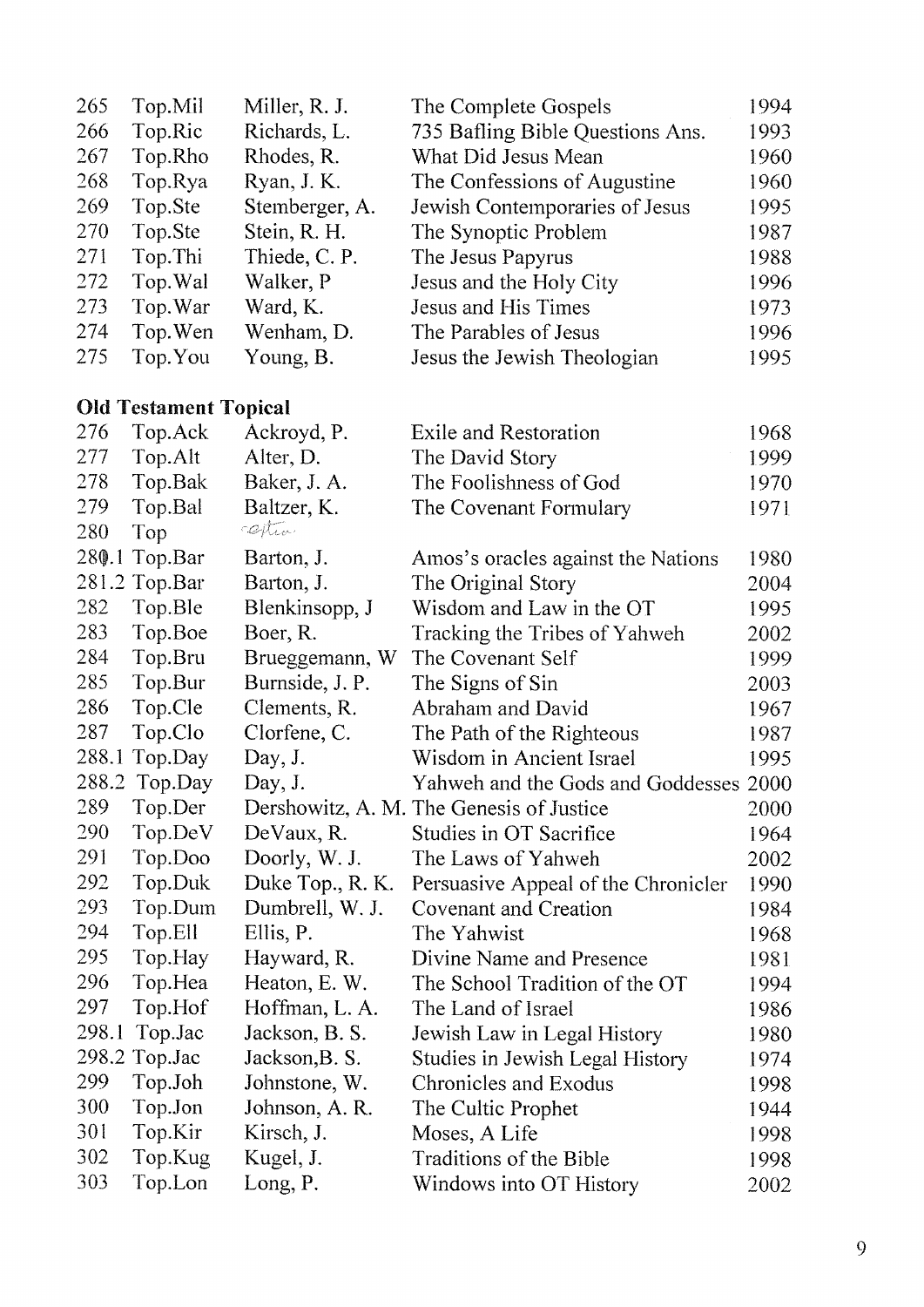| 304 | Top.Mac  | McGregor, G.     | Images of the Afterlife             | 1992 |
|-----|----------|------------------|-------------------------------------|------|
| 305 | Top.Man  | Manns, F.        | Jewish Prayer                       | 1994 |
| 306 | Top.Mat  | Matthews, V.     | <b>Old Testament Turning Points</b> | 2005 |
| 307 | Top.McK  | McKane, W.       | Prophets, Wise Men,                 | 1965 |
| 308 | Top.McK  | McKenzie         | King David                          | 2000 |
| 309 | Top.Mil  | Milgrom, J.      | The Binding of Isaac                | 1988 |
| 310 | Top.Nie  | Nielsen, E.      | The Ten Commandments                | 1968 |
| 311 | Top.Nol  | Noll, K. L.      | The Faces of David                  | 1997 |
| 312 | Top.Not  | Noth, M.         | The Chronicler's History            | 1987 |
| 313 | Top.Pag  | Pagolu, A.       | The Religions of the Patriarchs     | 1998 |
| 314 | Top.Ren  | Rendtorff        | The Covenant Formulary              | 1998 |
| 315 | Top.San  | Sanders, E.P.    | People from the Bible               | 1987 |
| 316 | Top.She  | Sheriffs, D.     | The Friendship of the Lord          | 1996 |
| 317 | Top.Smi  | Smith, M. S.     | The Pilgrimage Pattern in Exodus    | 1997 |
| 318 | Top.Sol  | Solvang, E.K.    | A Woman's Place is in the Home      | 2003 |
| 319 | Top.Spi  | Spiegel, S.      | The Last Trial                      | 1967 |
| 320 | Top.Sto  | Stone, K.        | Sex, Honor, and Power               | 1996 |
| 321 | Top. Tho | Thompson, T. L.  | The Historicity of the Patriarchal  | 2002 |
| 322 | Top.Ulr  | Ulrich, E. (ed.) | Priests, Prophets, and Scribes      | 1992 |
| 323 | Top.Von  | Von Rad, G.      | The Message of the Prophets         | 1962 |
| 324 | Top. Wil | Williams, J. G.  | The Bible, Violence, and the Sacred | 1989 |
| 325 | Top.Wri  | Wright, G. E.    | The OT Against its Environment      |      |
| 326 |          |                  |                                     |      |

## **Ancient Near East Studies**

|       | 327.1 Cun. Bla | Black, J.       | Reading Sumerian                    | 1998 |
|-------|----------------|-----------------|-------------------------------------|------|
|       | 327.2 Cun.Bla  | Black, J.       | A Concise Dictionary of Akkadian    | 1999 |
|       | 328.1 Cun.Bor  | Bor             | Babylonische-Assyrische             | 1963 |
|       | 328.2 Cun.Bor  | Bor             | Babylonische-Assyrische             | 1963 |
|       | 328.3 Cun.Bor  | Bor             | Babylonisch-Assyrische              | 1963 |
| 329   | Cun.Cap        | Caplice, R.     | Introduction to Akkadian            | 2002 |
| 330   | Cun.Roc        |                 | Richardson, M.E. Hammarabi's Laws   | 2000 |
| 331   | Cun. Wal       | Walker, B. F.   | Reading the Past                    | 1987 |
| 332   | ANE.Am         | Arnold, B.      | Readings from the ANE               | 2002 |
| 333   | ANE.Cla        | Clay, A.T.      | The Origins of the Bible Traditions | 1923 |
| 334.1 | ANE.Hal        | Hallo,          | The Context of Scripture            | 1997 |
|       | 334.2 ANE.Hal  | Hallo,          | The Context of Scripture            | 1997 |
| 334.3 | ANE.Hal        | Hallo,          | The Context of Scripture            | 1997 |
| 335   | ANE.Hei        | Hei             | The Gilgamesh Epic $&$ OT Parallels | 1946 |
| 336   | ANE.Kuh        | Kuhrt, A.       | The Ancient Near East               | 1995 |
| 337   | <b>ANE.Mat</b> | Matthews, V. H. | <b>Old Testament Parallels</b>      | 1991 |
|       | 338.1 ANE.Pri  | Pritchard, J.   | The Ancient Near East Vol. I        | 1958 |
|       | 338.2 ANE.Pri  | Pritchard, J.   | The Ancient Near East Vol. II       | 1975 |
| 339   | ANE.Tho        | Thompson, T.L.  | The Mythic Past                     | 1999 |
|       |                |                 |                                     |      |